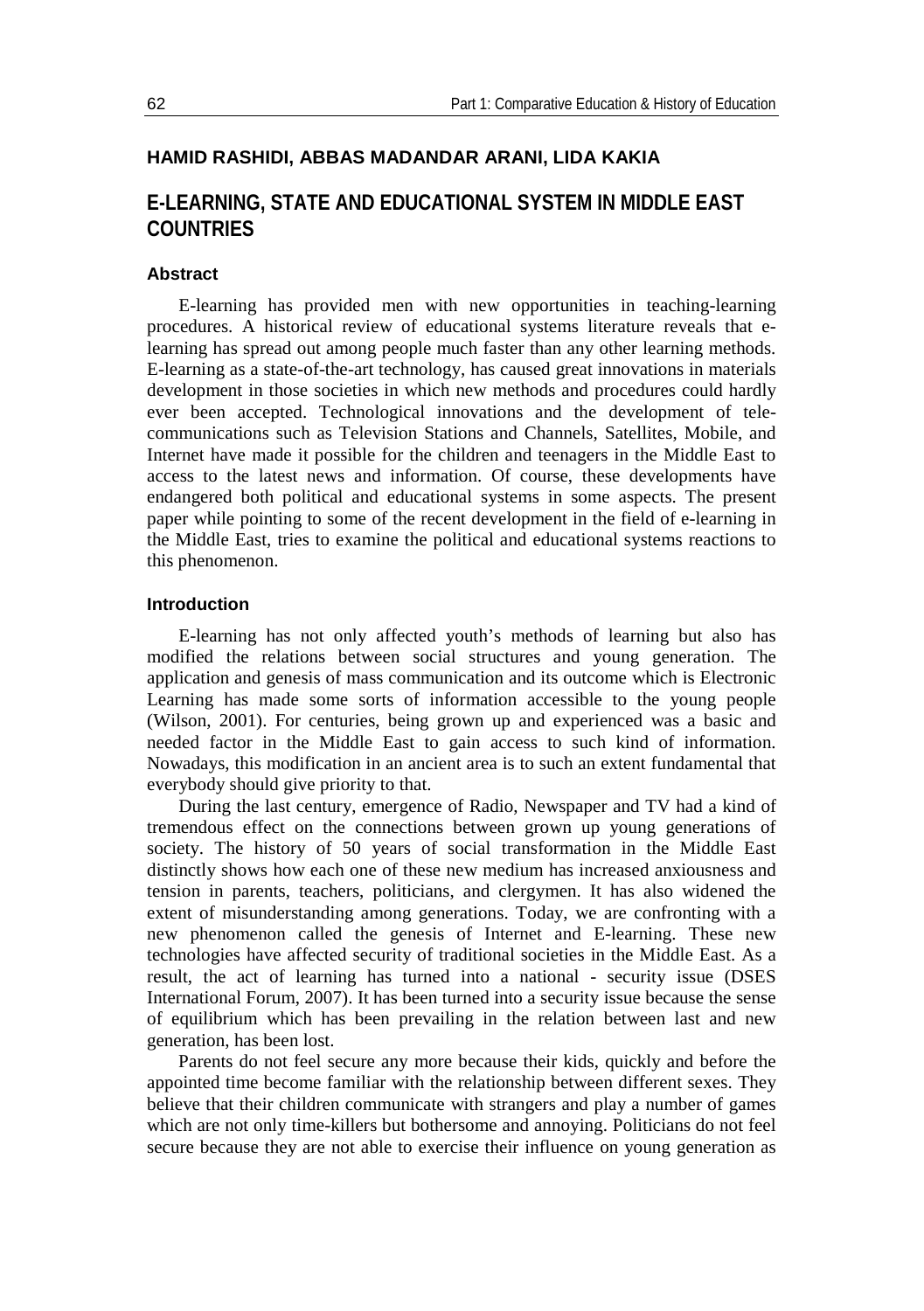the only eternal political source. They have to fight with their political opponents both in the field of practice and the virtual world. To the politicians, in this critical region, nothing is more perilous than the minds of the young people crammed with opponents' ideas. Finally, these are the teachers and educationalists that will not be considered as the only right sources and criteria for gaining knowledge. They can surpass their teachers in acquiring new information.

## **E–Learning**

In the Middle East, none of the current ways of teaching and learning is considered more fascinating than E-learning. The reason is poor economical condition, cultural and social impediments and lack of an able and fascinating method of learning. Historical experience in developing countries such as Middle East countries shows that lack of financial sources in procuring costly installations is the main reason (Coombs, 1985) but the increase in the oil price in 1970s, made some of the countries in this part of the world enabled to solve this problem to some extent. These countries compare to other developing countries have been empowered to build new schools and equip them with new technologies (Mideast Youth, 2007). The second impediment for the acceptance of these new technologies is the social and cultural prevention of these societies.

Opposing to new technologies, overestimation of negative aspects of their application, and disinclination of families are some inextricable specifications of the societies in the Middle East. Surprisingly, it should be acknowledged that internet has created an ideal ambiance for all children, juveniles, girls and women of all classes of society. It has given this chance to young generation to not only observe traditional limitations of their societies but also make contact with others easily. They believe Internet has been able to present a new view and meaning for some of Islamic concepts such as Hijab (Veil), Meraj (Ascension), Hijrat (Migration), global brotherhood, equality of women. Consequently, it should be said that E-learning has overthrown cultural and social obstacles to some extant. It has been accepted quickly among families and instructional settings.

As a matter of fact, in compare to other educational technologies, there are two reasons for young generation's enthusiasm towards learning through Internet. These are: little cost and lots of attraction. In spite of some shifting views among adults about children and the Internet in the Middle East, the overall responses continue to supply a broad range of strongly positive views about the benefits of Internet use - especially about its value as an information source, and its growing use for involvement in online communities (Center for the Digital Future, 2008). Because of social, cultural and economical restrictions in traditional societies such as Middle East, old information methods could not provide people with appropriate learning opportunities. This problem has been resolved by e-learning. During a period of 7 years (2000-2007) Middle East countries have got a considerable growth in usage of internet. Their growth is equal to four times global growth at the same period (Da-Wei, 2007). In fact, the Middle East is an upcoming market as experts suggest today, even though major western e-learning and IT suppliers expanded their boundaries into the Middle East years ago.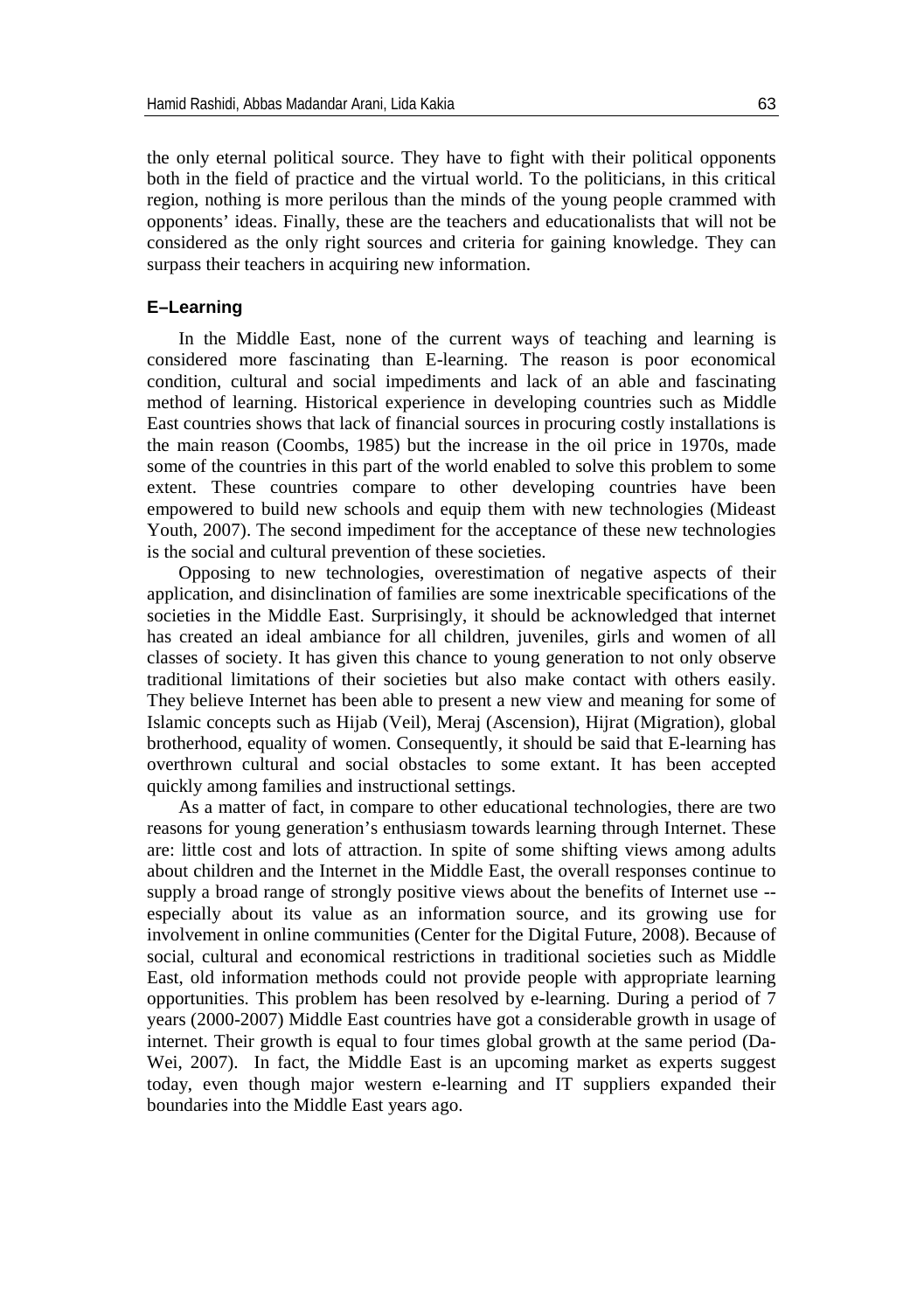## **State**

We do believe that the politicians and statesmen in the Middle East more than any other social groups may understand McLuhan (1964) who says "We make our instruments and then these instruments will make us". This quotation shows the role of new information and communication technologies and their impacts on citizen from the view point of politicians (look at Arabic Spring). This issue originates from the fact that since 1870 to the early 1970s, technology has tended to facilitate centralization. Railroads, mass production, the telegraph and telephone all helped those at the center draw in and control the periphery.

Today, ICT is having the opposite affect, facilitating the decentralization of power. The rise of the service economy, the development of the Internet, satellite television, and growing mass literacy are all strengthening the periphery at the expense of the center (Dahan, 2002). In fact, e-learning creates an atmosphere to gain information which politicians are not interested in. This show that politicians, statesmen and political structures are very concerned about youth's access to the websites which are in stark contrast with their own objectives and entity. Consequently, they have tried to use filtration to impede youths from access to those websites. Of course, some of new statesmen on their way to gain power have benefited form using technological revolution. So, we conclude that both who are in charge of states and their opponents benefited from using internet website and satellite TV channels to do impact on next generation of society.

### **Educational System**

Amalgamation of citizens in this part of the world shows that children and young people form a considerable part of age pyramid of population. Educational system is one of the first among social structures which is under the impact of this constitution. During the last two decades, educational systems have seen the increase of registration in all academic levels. For example, girls form more than 60% of all university students in Iran and more than 90% of graduate students in high schools of UAE register at colleges and universities (Arani & Abbasi, 2008). Anyway, increase in usage of e-learning is not limited to the universities only. We can see the access to e-learning even in people with lower levels of age. Available citations show that educational systems of Iran, Kuwait, UAE, Israel and Turkey are under the influence of global privatization and therefore the number of kindergartens, elementary and secondary schools connected to the Internet are increasing (Internet World Stats, 2007).

Today, teachers in the Middle East are observing that Internet has been gaining popularity among young people, though at a much slower pace than television and radio. In addition, experimental evidence shows that in the Middle East there are so many more computer-literate young people than adults indicates the younger generation's greater interest in and aptitude for technological advances. Educational system should make an attempt for not being retarded from children and young people.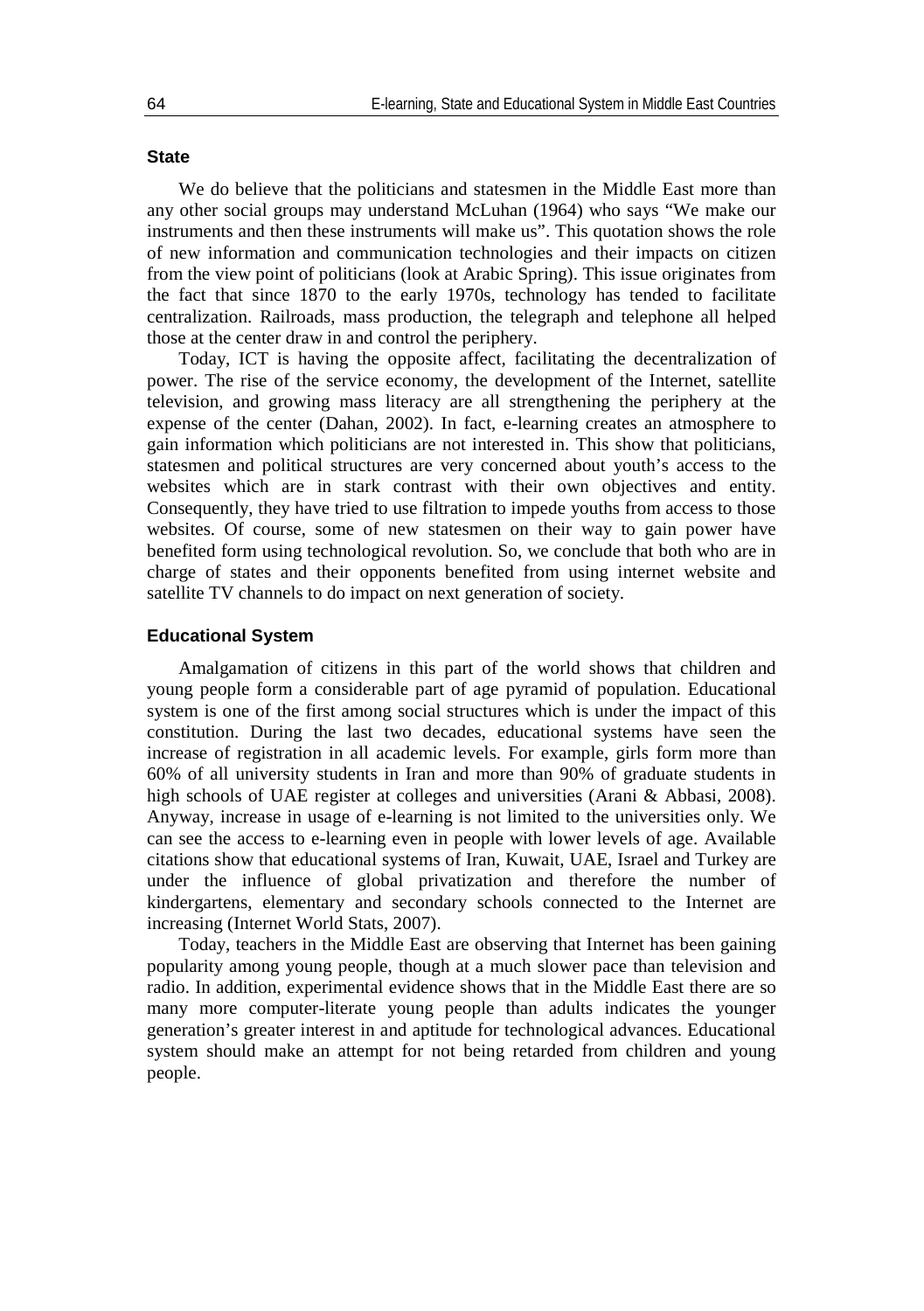#### **Conclusion**

We could not forget this reality that many children and youths in the Middle East appreciate Internet contents that deal credibly with topics they may find difficult to discuss with parents or adults, such as personal relationships, sexuality, AIDS, drugs, self esteem, etc. In addition, the youth in countries with widespread poverty, corruption and political turmoil also seek realistic, relevant and meaningful content to help them understand and cope with hardships they face in their daily lives (Gigli, 2004). This fact demonstrates that youths do not bother more about parents, political or religious leaders' confirmation. Also, through avoiding any exaggeration – either positive or negative – on the effects of Internet, regional differences should be taken into account. As a matter of fact, family income has a major effect on the level of literacy of the people to information technology and also to their access to Internet. Use of Internet requires a fairly complex set of skills and technology which is not always available for many youth people. Therefore, we should avoid of exaggerating about Internet affects on youths in the Middle East.

#### **References**

- Arani, A. M. & Abbasi, P. 2008. The education system of Iran. In H. J. Steyn and C. C. Wolhuter (Eds), *Education Systems: Challenges of the 21st Century*. Orkney: Keurkopie Uitgewers.
- Center for the Digital Future. 2008. Seventh Annual Study Finds Significant Concerns about Online Predators and Children's Participation in Online Communities. *Annual Internet Survey by the Center for the Digital Future*. Retrieved on July 6, 2008 from <http://www.digitalcenter.org/pdf/2008-Digital-Future-Report-Final-Release.pdf>
- Coombs, P. H. 1985. *The world crisis in education: The view from the Eighties*. N.Y: Oxford University Press.
- Dahan, M. 2002. *Internet usage in the Middle East: Some political and social implications.* Retrieved on 26 Mar 2008 fro[m http://www.mevic.org/papers/inet-mena.html](http://www.mevic.org/papers/inet-mena.html)
- Da-Wei, W. 2007. A study on media culture's negative influence on children. *Sino-US English Teaching*, 4 (4): 65-70.
- DSES International Forum. 2007. Security and defense learning. *The fourth International Forum on technology assisted training for defense, security and emergence services*. Retrieved on December 19, 2008 from www.Newsecurityfoundation.org
- Gigli, S. 2004. Children, Youth and Media around the World: An Overview of Trends & Issues. *4th World Summit on Media for Children and Adolescents*. Rio de Janeiro, Brazil, April 2004.
- Internet World Stats. 2007. *Middle East Internet Usage and Population Statistics*. Retrieved on 20 Mar 2008 from http//: www.Internetworldstats.com/stats5.html
- Mcluhan, M. 1964. *Understanding media: The extensions of man*. Cambridge, Ma: The MIT Press
- Mideast Youth. 2007. *[The Internet's affect on Arab youth, according to Sameh Sameer](http://www.mideastyouth.com/2006/06/17/the-internets-affect-on-arab-youth-according-to-sameh-sameer/)*. Retrieved on July 1, 2008 from [http://www.mideastyouth.com/2007/07/07/wwwarab](http://www.mideastyouth.com/2007/07/07/wwwarab-youthbloggersnet/)[youthbloggersnet](http://www.mideastyouth.com/2007/07/07/wwwarab-youthbloggersnet/)
- Wilson, D. N. 2001. The future of comparative and international education in a globalised world. In M. Bray (Ed), *Comparative Education: Continuing Tradition, New Challenges, and New Paradigms*. London: Kluwer Academic Publishers.